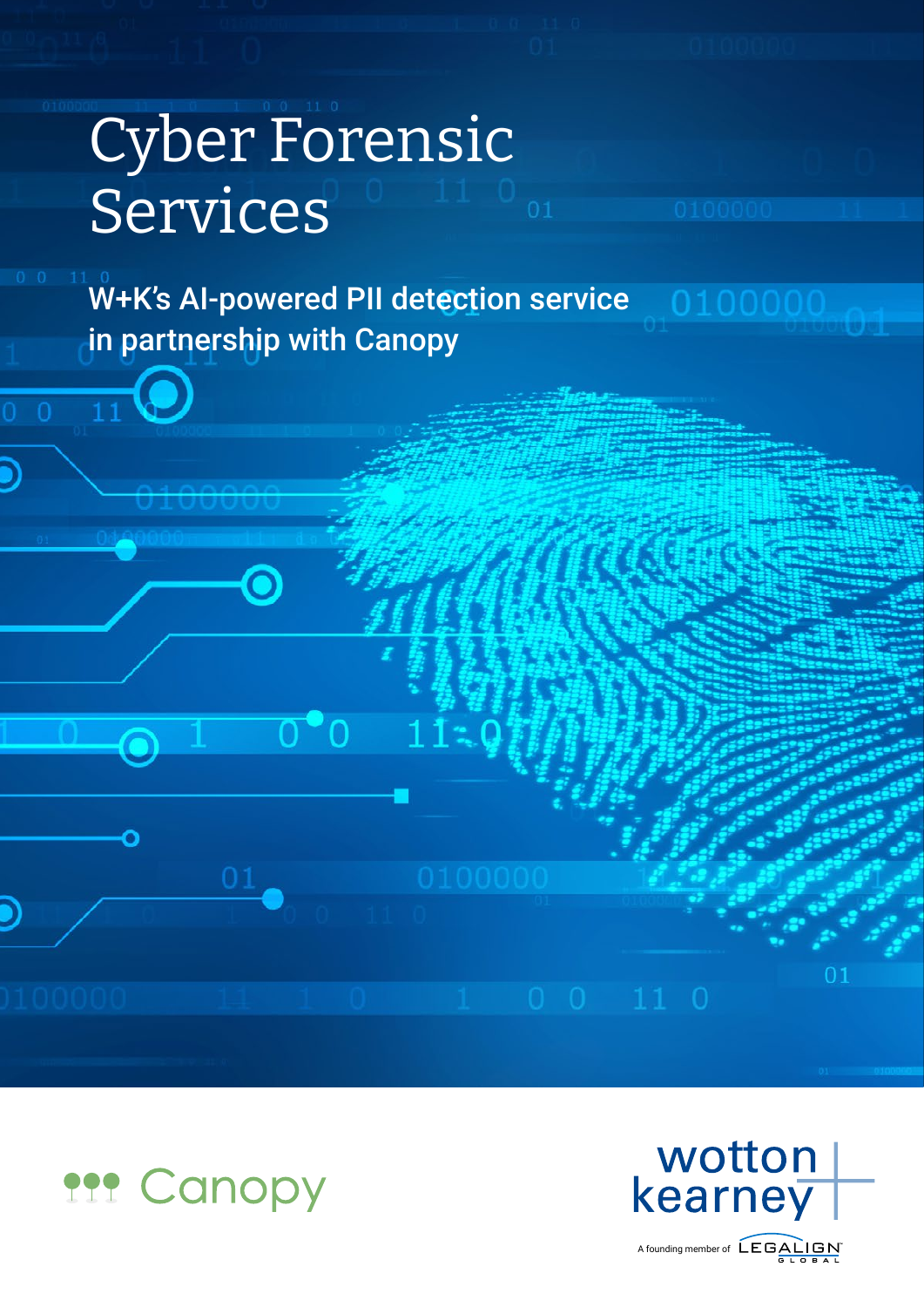### W+K leverages Canopy's advanced Data Breach Response technology to help you meet non-negotiable notification deadlines

W+K is a Canopy partner. Our Cyber, Privacy and Technology team has been trained in Canopy's Data Breach Response software and can meet your breached data assessment, data mining, review and notification needs.

#### Accurate, timely and cost-effective

When a data security incident occurs, breach response teams need to quickly assess whether it is legally considered a breach. If so, they must meet strict, non-negotiable notification deadlines enforced by data privacy regulations.

By using Canopy's Data Breach Response software, W+K can reduce the time, cost, risk, and effort associated with the defensible detection of sensitive data by streamlining data breach response at every step, from process through to notification. Importantly, engaging W+K to do this work means you will work with experts who understand the regulatory framework and who will maintain legal professional privilege, which can reduce exposures if action is taken later.

"When a U.S.-based online retailer was breached, their response team first employed traditional keyword search methods which flagged 90,000 sensitive documents for review. Comparatively, Canopy's advanced PII detection algorithms accurately flagged just over 10,000 documents, saving the response team 2,000 hours in review."

#### Case Study

Canopy Reduces Review Population by 89%, Saving Response Team 2,000 Hours. Read more **[here](https://hubs.la/H0ZCzXy0)**.

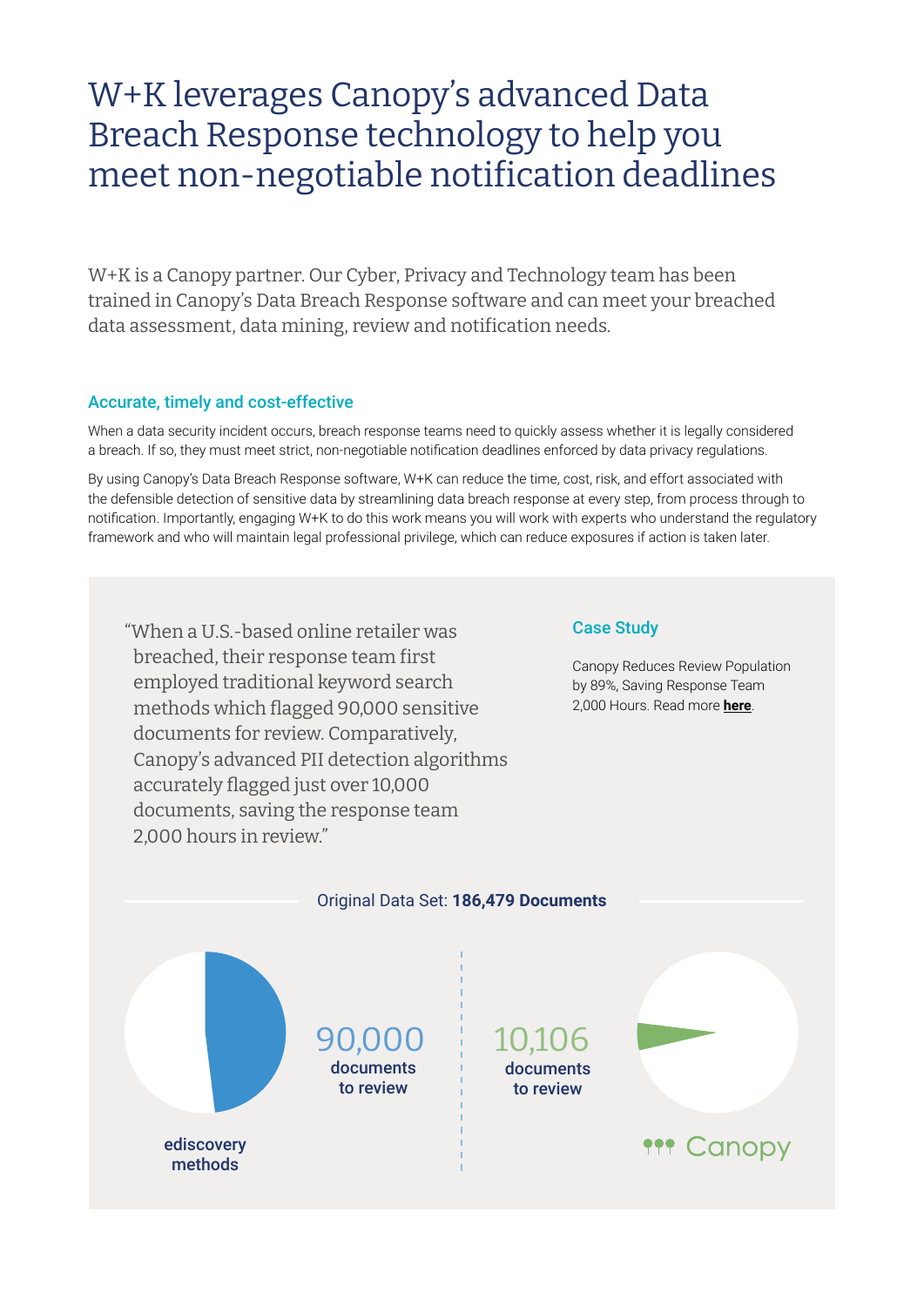## W+K's cyber forensic solution using Canopy